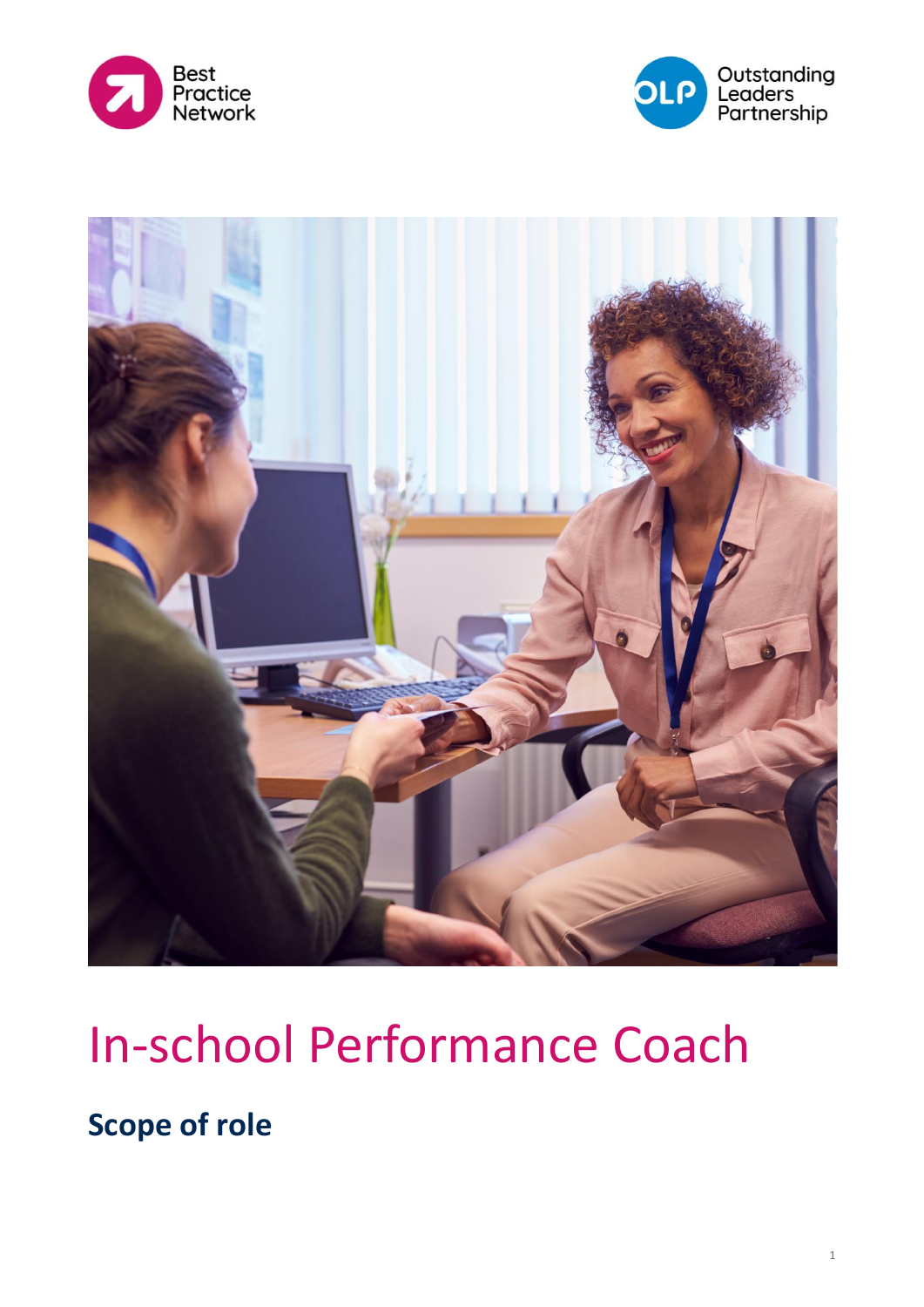## **Contents**

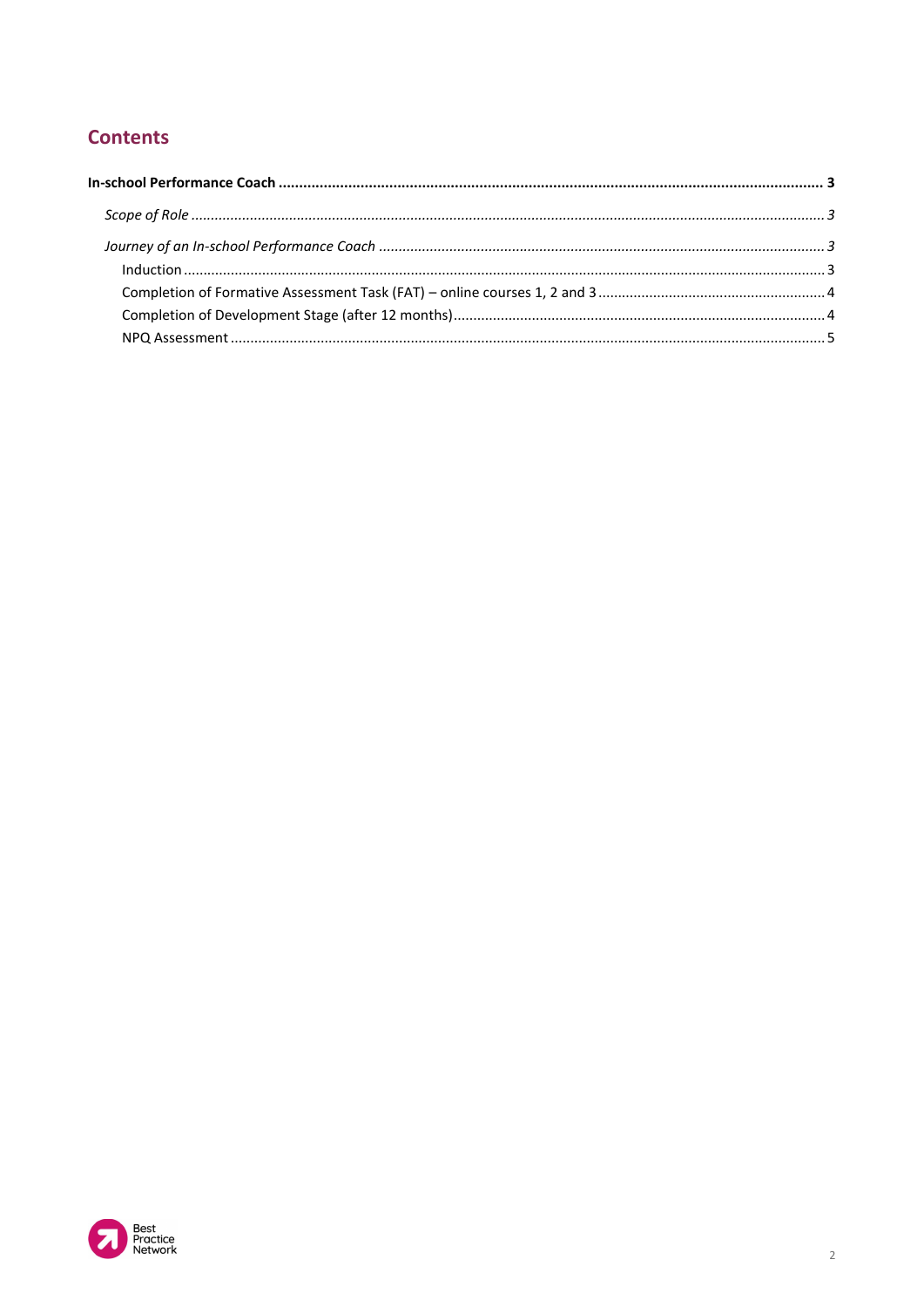



## <span id="page-2-0"></span>In-school Performance Coach

## <span id="page-2-1"></span>**Scope of Role**

As an In-school Performance Coach you will provide support to the participants from your school undertaking one of the specialist NPQs in setting specific goals to support their NPQ programme study, direction and learning development. This will include:

- Undertaking a minimum of 6 hours in-school performance coaching throughout the 12 month development stage of the programme with your participant
- Provide quality practice focussed feedback which is linked to the 3 Formative Assessment Tasks (further detail on these below) that challenge participant application and development of learning and expertise
- As part of the six hours coaching with the participant you will support their refining of leadership goals through:
	- the effective use of the participants Leadership Development Record (LDR)
	- monitoring learning progress and involvement in an impact review at the end of the development stage with the participant and their online mentor
- Undertake recommended professional training and development activity as required. This will include either 2.5 or 6 hours virtual training session before the NPQ commences. The level of coaching experience/accreditation will guide the length of training.

## <span id="page-2-2"></span>**Journey of an In-school Performance Coach**

#### <span id="page-2-3"></span>**Induction**

As part of the induction phase, the participant will complete a 'Needs Analysis / Skills Audit'. The participant will rate their Skills Audit within their Leadership Development Record (LDR), completing the "Teaching and Leadership Behaviour" sections. The participant will then complete a short course in Teaching. As their Inschool Performance Coach you will undertake a one-hour coach conversation about the participants LDR supporting decisions made about the rating of criteria and possible focus refinement for study. At this meeting you will agree with the participant where to allocate the sixth hour of coaching.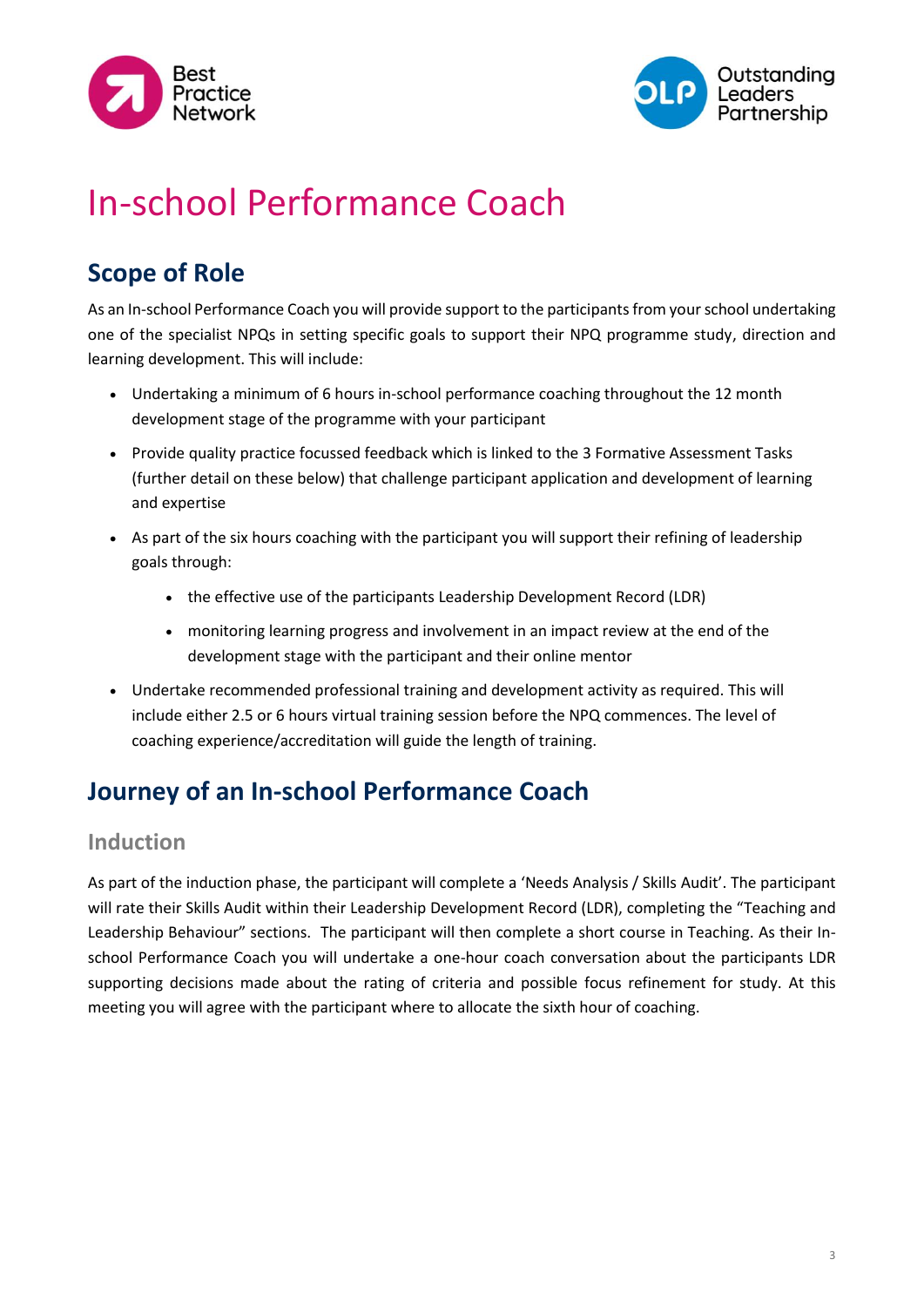

## <span id="page-3-0"></span>**Completion of Formative Assessment Task (FAT) – online courses 1, 2 and**

**3**

The participant will complete three online courses:

- **NPQ Leading Behaviour & Culture:** Course 1 Behaviour and culture an introduction; Course 2: Leading Behaviour Systems; Course 3 Building Culture & Ethos)
- **NPQ Leading Teacher Development:** Course 1: Teacher Development an introduction; Course 2: Leading Professional Learning Course 3: Building Culture & Ethos
- **NPQ Leading Teaching:** Course 1: Professional Learning an introduction; Course 2: Leading Teaching Course 3: Building Culture & Ethos

Following completion of each of the above online courses, a 1-hour coach conversation will take place to:

- Review and reflect with the participant about their FAT completion
- Respond to the participant LDR and consider the leadership behaviours and skills applied and progress made against initial goals set within their LDR and analyse the connection with the programme "learn that" and "learn how to" statements taken from the NPQ framework and identified in the LDR for the participant to rate.
- Participant will submit the outcomes of the FAT and LDR review to their online mentor.

## <span id="page-3-1"></span>**Completion of Development Stage (after 12 months)**

Following completion of the development stage of the programme, the participant, their online mentor and In-School Performance Coach will undertake the final coach-led conversation focusing on the participant and their impact review and evaluation of their learning progress made against the learning statements and goals within their Leadership Development Record.